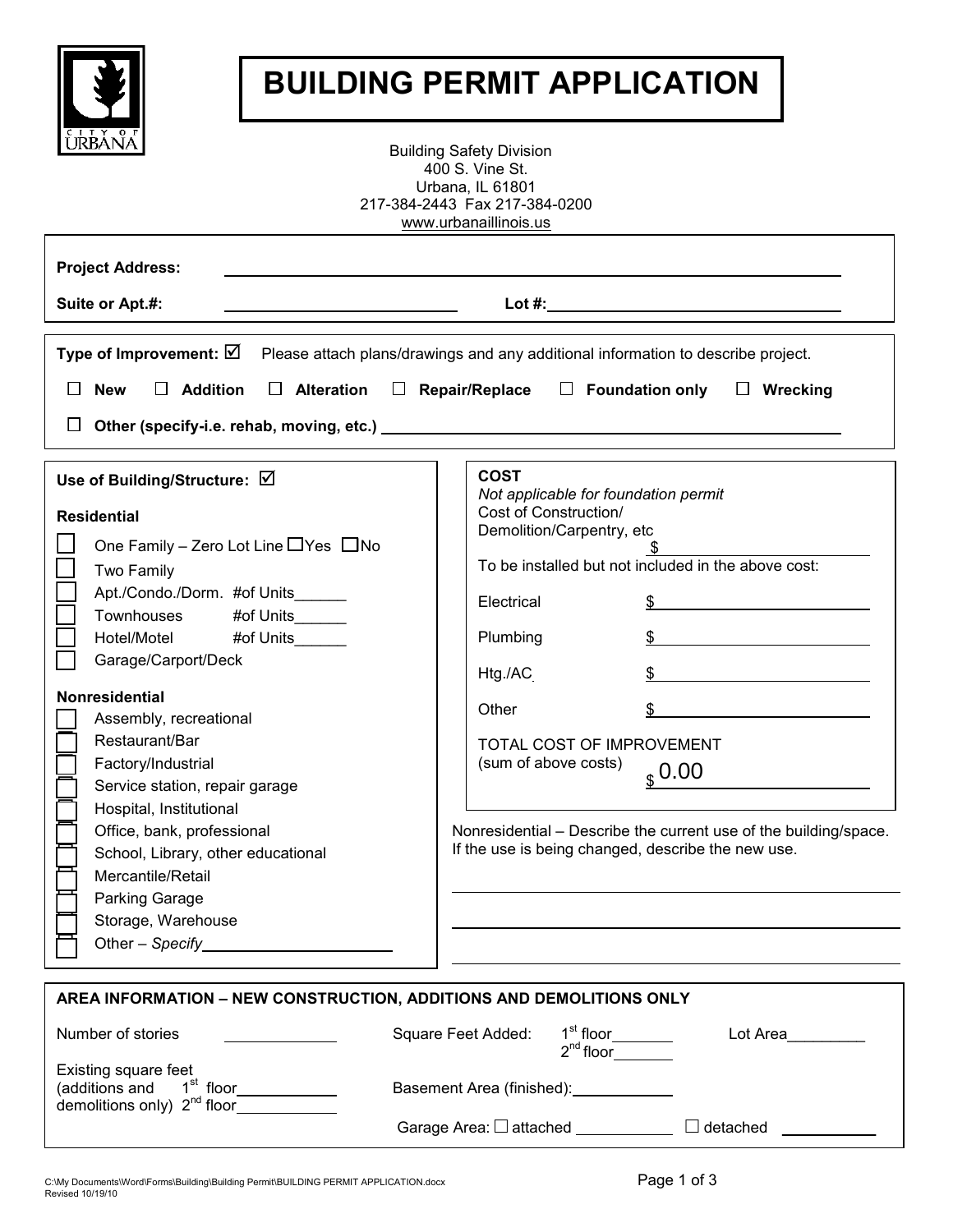## **IDENTIFICATION**

| Address:<br>street<br>street<br>street<br>street<br>street<br>street<br>street<br>street<br>for street<br>for street<br>for street<br>for street<br>for street<br>for street<br>for street<br>for street<br>for street<br>for street<br>for street<br>for street<br>for street<br>for street<br>for                                        | City                                                                                                                                                           |             | State       | Zip |
|--------------------------------------------------------------------------------------------------------------------------------------------------------------------------------------------------------------------------------------------------------------------------------------------------------------------------------------------|----------------------------------------------------------------------------------------------------------------------------------------------------------------|-------------|-------------|-----|
|                                                                                                                                                                                                                                                                                                                                            |                                                                                                                                                                |             |             |     |
|                                                                                                                                                                                                                                                                                                                                            |                                                                                                                                                                |             |             |     |
| Address:<br>street<br>street                                                                                                                                                                                                                                                                                                               |                                                                                                                                                                | <b>City</b> | State       | Zip |
|                                                                                                                                                                                                                                                                                                                                            |                                                                                                                                                                |             |             |     |
|                                                                                                                                                                                                                                                                                                                                            |                                                                                                                                                                |             |             |     |
| COMMERCIAL USE ONLY (anything other than 1 or 2 family projects)                                                                                                                                                                                                                                                                           |                                                                                                                                                                |             |             |     |
|                                                                                                                                                                                                                                                                                                                                            |                                                                                                                                                                |             |             |     |
| (if applicable)                                                                                                                                                                                                                                                                                                                            |                                                                                                                                                                |             |             |     |
|                                                                                                                                                                                                                                                                                                                                            |                                                                                                                                                                |             |             |     |
|                                                                                                                                                                                                                                                                                                                                            |                                                                                                                                                                |             |             |     |
|                                                                                                                                                                                                                                                                                                                                            |                                                                                                                                                                |             |             |     |
| I hereby certify that the proposed work is authorized by the owner of record and that I have been authorized by the owner                                                                                                                                                                                                                  |                                                                                                                                                                |             |             |     |
|                                                                                                                                                                                                                                                                                                                                            |                                                                                                                                                                |             |             |     |
|                                                                                                                                                                                                                                                                                                                                            | <b>Applicant:</b> (please print) <b>Applicant:</b> (please print) <b>Applicant:</b> (please print) <b>Applicant:</b> (please print) <b>Applicant:</b> $\theta$ |             |             |     |
|                                                                                                                                                                                                                                                                                                                                            |                                                                                                                                                                |             |             |     |
|                                                                                                                                                                                                                                                                                                                                            | DO NOT WRITE BELOW THIS LINE (Office use only)                                                                                                                 |             |             |     |
|                                                                                                                                                                                                                                                                                                                                            |                                                                                                                                                                |             |             |     |
| PI: Contract Contract Contract Contract Contract Contract Contract Contract Contract Contract Contract Contract Contract Contract Contract Contract Contract Contract Contract Contract Contract Contract Contract Contract Co                                                                                                             |                                                                                                                                                                |             |             |     |
| <b>ZONING INFORMATION:</b>                                                                                                                                                                                                                                                                                                                 |                                                                                                                                                                |             |             |     |
|                                                                                                                                                                                                                                                                                                                                            |                                                                                                                                                                |             |             |     |
| Setbacks: Front: Side: Rear: FAR: OSR: OSR:                                                                                                                                                                                                                                                                                                |                                                                                                                                                                |             |             |     |
|                                                                                                                                                                                                                                                                                                                                            |                                                                                                                                                                |             |             |     |
|                                                                                                                                                                                                                                                                                                                                            |                                                                                                                                                                |             |             |     |
|                                                                                                                                                                                                                                                                                                                                            |                                                                                                                                                                |             |             |     |
|                                                                                                                                                                                                                                                                                                                                            |                                                                                                                                                                |             |             |     |
|                                                                                                                                                                                                                                                                                                                                            |                                                                                                                                                                |             |             |     |
|                                                                                                                                                                                                                                                                                                                                            |                                                                                                                                                                |             |             |     |
| Permit # <b>Mark Allen Contract Contract Property</b> Plan Review Fee \$ <b>Mark Allen Contract Property Plan Review Fee \$ Mark Allen Contract Property Allen Contract Property Plan Review Fee \$ <b>Mark Allen Contract Property Plan R</b></b><br>C:\My Documents\Word\Forms\Building\Building Permit\BUILDING PERMIT APPLICATION.docx |                                                                                                                                                                |             | Page 2 of 3 |     |